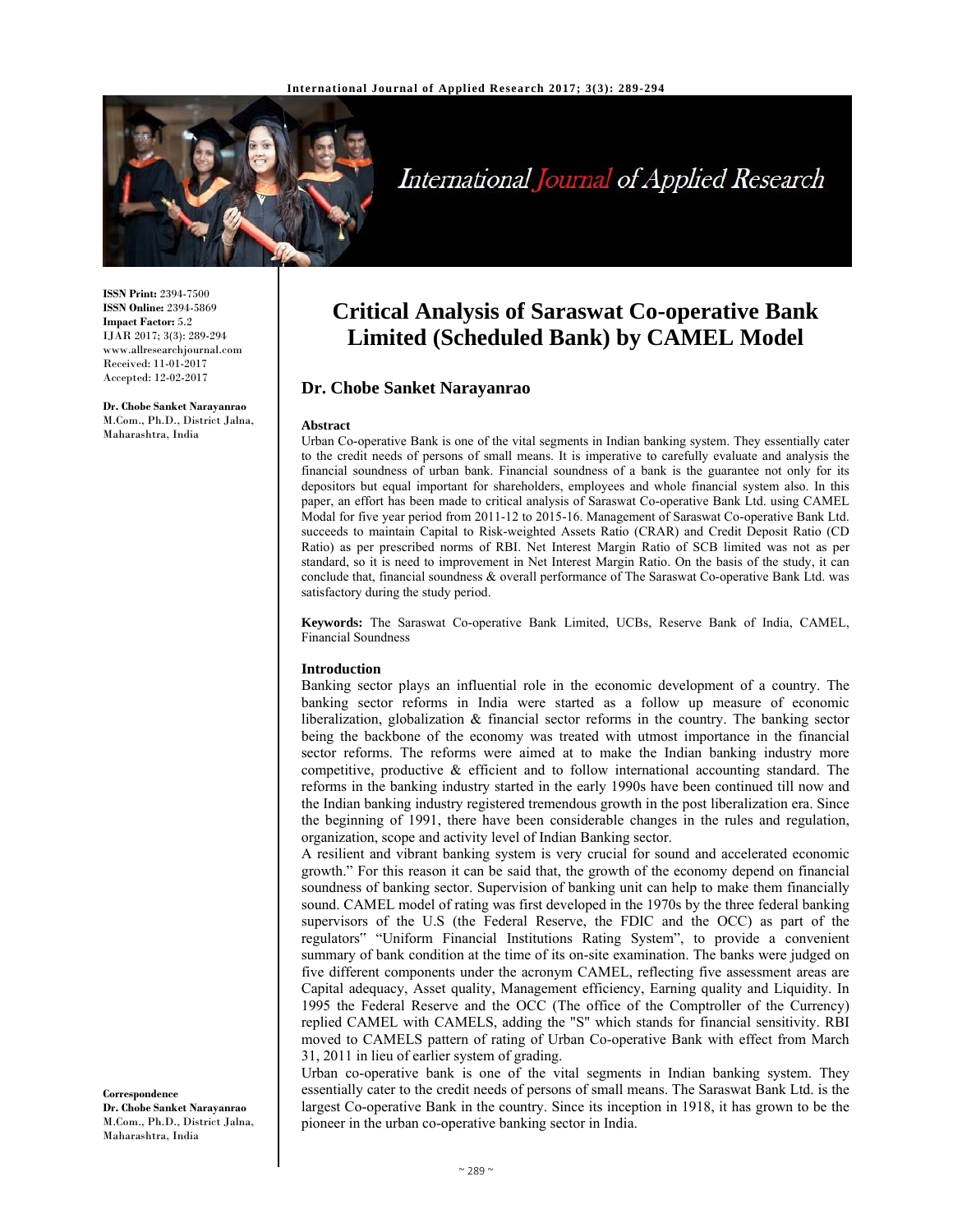In the 99 fruitful years of its existence, it has soared above its peers to achieve a total business of `51,861.95 Crore comprising deposits of `31,495.84 Crore and advances of '20,366.11 Crore as on  $31<sup>st</sup>$  March, 2016. The Bank is the first co-operative bank in the country to receive Pan-India permission from the Reserve Bank of India for branch operations and is presently operating in six states viz. Maharashtra, Goa, Gujarat, Delhi, Madhya Pradesh and Karnataka. Driven by technology and inspired by tradition, the Bank has matched strides with India's digital revolution through a varied range of user-friendly technological products like mobile banking, internet banking, international VISA EMV and RuPay chip cards, etc. At the same time, through special attention to personalized service, the Bank has also maintained its personal touch with customers and welcomes them to visit the Bank's branches too. Agility of the small bank with ability of the large bank has been Saraswat Bank's enduring buzzword. No study has so far been made to study the financial soundness of Saraswat Cooperative Bank by CAMEL modal. Against this backdrop in this paper is an attempt to critical analysis of Saraswat Urban Co-operative Bank by a CAMEL Model. The remainder of our article is organized as follows: Section II provides the review of related literature. Section III describes the methodology & data used for empirical analysis. Section IV offers data analysis and interpretation of the study and Conclusion in section V.

# **Section II**

### **Literature Review**

A study done by analysed that "CAMEL rating criteria has become a concise and indispensable tool for examiners and regulators". This rating criterion ensures a bank's healthy conditions by reviewing different aspects of a bank based on variety of information sources such as financial statement, funding sources, macroeconomic data, budget and cash flow.

Prasuna (2003)<sup>[8]</sup> concluded the performance of 65 Indian banks according to the CAMEL Model and examined that better service quality, innovative products and better bargains were beneficial because of the prevailing tough competition.

Bodla and Verma (2006) [9] investigated the performance of SBI and ICICI through CAMEL model for the period of 2000-01 to 2004-05. With the reference to the Capital Adequacy, it concluded that SBI has an advantage over ICICI. Regarding to assets quality, earning quality and management quality, they inferred that ICICI has an edge upon SBI.

Dr. Mohi-ud-Din Sangmi & Dr. Tabassum Nazir (2010) [5] conducted a study to evaluate the financial performance of Punjab national Bank and Jammu and Kashmir Bank in the northern India. The results highlighted that the position of the banks under study is sound and satisfactory as far as their capital adequacy, asset quality management capability and liquidity is concerned.

Mishra, A. K., Harsha G., Anand S. and Dhruva N. R. (2012) <sup>[10]</sup>, investigated the performance of 12 public & private sector banks over a period of twelve years for which CAMEL rating was used. In their study individual parameter of CAMEL were ranked for Indian Banks and final composite rank was computed taking average ranks of all five parameters of CAMEL and they concluded that private banks were performing better than public sector banks for the period ranging from 2000 to 2011.

Trivedi R. Krupa  $(2013)$  <sup>[1]</sup>, evaluated the financial performance of the only scheduled Urban Co-operative Bank in Surat City namely Surat People Co-operative Bank using a CAMEL model. In his study data of 10 years were analyzed by calculating 28 ratios related to CAMEL Model. He found that overall state of capital adequacy of SPCB was satisfactory. Overall earning capacity of the bank was not bad but the overall state of liquidity was below satisfactory and needed to improve.

Measured the financial soundness of all the 26 Public Sector Banks in India for the period of five years and used CAMEL rating approach. She concluded that the banks with least ranking need to improve their performance to come up to the desired standards.

Did a study to analyze the financial position and performance of the Axis and Kotak Mahindra Bank in India. The CAMELS analysis and t-test concluded that there is no significance difference between the Axis and Kotak Mahindra bank's financial performance but the Kotak Mahindra bank performance is slightly less compared with Axis Bank.

Examined the financial strength of public & private sector banks in India by adopting the CAMEL Model. The performance of selected 6 banks was studied for the period 2010-2013. The author concluded that private sector banks were growing at a faster pace than public sector banks.

# **Section III**

# **Research Methodology**

To look at the financial soundness of the selected The Saraswat Co-operative Bank in India; we use a very simplified approach using internationally accepted CAMEL rating parameters. CAMEL is an acronym for five parameters (capital adequacy, assets quality, management efficiency, earnings quality and liquidity). CAMEL rating is a subjective model which indicates financial strength & weakness of a bank.

The study is mainly based on secondary data drawn from the annual reports of the respective bank. This data is related to 5 years (20010-11 to 2015-16). For analysis of the data, three important statistical tools viz. mean, standard deviation and Coefficient of Variation has been used to arrive at conclusions in a scientific way. For the purpose of study CAMEL model financial ratios are divided into the following categories.

| The model of CAMEL in this study is shown |                     |                   |                                                                             |                                                                                                                                               |  |
|-------------------------------------------|---------------------|-------------------|-----------------------------------------------------------------------------|-----------------------------------------------------------------------------------------------------------------------------------------------|--|
|                                           | Group               | <b>Ratio</b>      | Formula                                                                     | Important                                                                                                                                     |  |
|                                           | Capital<br>Adequacy | <b>CRAR</b>       | (Net Capital Funds/Risk)<br>Weighted Assets) x 100                          |                                                                                                                                               |  |
|                                           |                     | Debt Equity Ratio | $(Capital + Reserves) / (Deposits)$<br>$+$ Borrowing $+$ Other liabilities) | The dimension of capital adequacy is an important<br>factor to help the bank in understanding the shock<br>attractive capability during risk. |  |
|                                           |                     | Coverage Ratio    | [(Net Worth - Net NPA) / Total<br>Assets $]$ *100                           |                                                                                                                                               |  |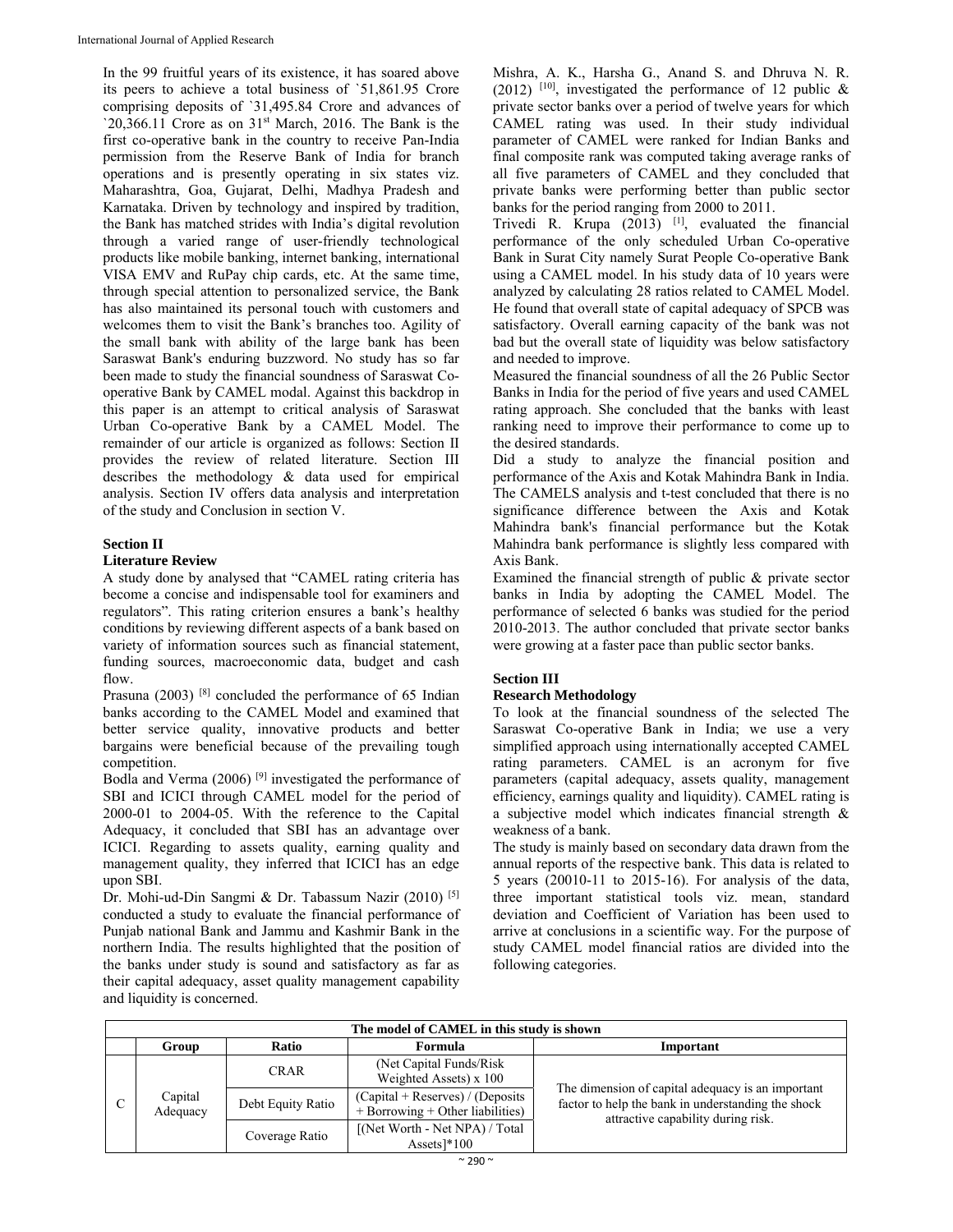|   | Assets<br>Quality        | Net NPAs to Net<br><b>Advances Ratio</b>                 | (Net NPAs / Net<br>Advances)*100                                                  |                                                                                                                                                                                                                                                  |  |
|---|--------------------------|----------------------------------------------------------|-----------------------------------------------------------------------------------|--------------------------------------------------------------------------------------------------------------------------------------------------------------------------------------------------------------------------------------------------|--|
| A |                          | Government Sec. to<br><b>Investment Ratio</b>            | (Government Securities / Total)<br>Investments $*100$                             | The dimension of asset quality is an important factor to<br>help the bank in understanding the risk on the exposure                                                                                                                              |  |
|   |                          | <b>Standard Advances</b><br>to Total Advances<br>Ratio   | [Standard Advances (Total<br>Advances minis Gross NPAs)/<br>Total Advances] * 100 | of the debtors.                                                                                                                                                                                                                                  |  |
|   |                          | Credit Deposit<br>Ratio                                  | (Total Advances / Total<br>Deposits $*100$                                        | Management quality reflects the management<br>soundness of a bank. The management acts as a                                                                                                                                                      |  |
| M | Management<br>Efficiency | Business per<br>Employee Ratio                           | (Total Advances Plus Total<br>Deposits) / No. of Employees                        | safeguard to operate the bank in a smooth and decent<br>manner and is called excellence management or skillful<br>management, whenever it controls its cost and increases<br>productivity, ultimately achieving higher profits.                  |  |
|   |                          | Profit per<br>Employee Ratio                             | profit / Number of Employees                                                      |                                                                                                                                                                                                                                                  |  |
| E | Earning<br>Quality       | Return on Average<br>Assets Ratio<br>(ROA)               | (Net profit after Tax / Average<br>Assets $*100$                                  | Earning is an important parameter to measure the<br>financial performance of an organization. Earning<br>quality mainly<br>measures the profitability and productivity of the bank,<br>explains the growth and sustainability of future earnings |  |
|   |                          | Net Interest Margin<br>Ratio                             | [(Interest Income Earned -<br>Interest Expended)/ Average<br>Invested Assets]*100 |                                                                                                                                                                                                                                                  |  |
|   |                          | Return on Equity<br>Ratio (ROE)                          | (Net Profit after Tax / Share)<br>Capital)*100                                    | capacity.                                                                                                                                                                                                                                        |  |
|   | Liquidity                | Cash Assets to<br><b>Total Assets Ratio</b>              | (Cash Assets / Total<br>Assets $*100$                                             | Liquidity ratio in a bank measures the<br>ability to pay its current obligations. For having sound                                                                                                                                               |  |
| L |                          | Government<br>Securities to Total<br><b>Assets Ratio</b> | (Government Securities /Total<br>Assets Ratio)*100                                | banking operations it needs to have liquidity solvency.<br>If any bank faces liquidity crisis, bank can't meet up its<br>short-term obligations. Liquidity crisis seems to be a                                                                  |  |
|   |                          | Total Investment to<br><b>Total Assets Ratio</b>         | (Total Investment / Total Assets<br>Ratio) $*100$                                 | curse to the image of banks. So it is a prime concern to<br>banks. Cash and investments are the most liquid assets<br>of a bank.                                                                                                                 |  |

# **Objective of Study**

The main objective of the study is to analyze the financial position and performance of The Saraswat Co-operative Bank Ltd. using CAMEL model.

# **Limitation of the Study**

The study suffers from the inherent limitations of the financial statements and techniques of analysis like ratio analysis and trend analysis.

# **Section IV Data Analysis and Interpretation Capital Adequacy**

Capital adequacy is a reflection of the inner strength of a bank, which would stand it in good stead during the times of crisis. It is very useful for a bank to conserve & protect stakeholders' confidence and preventing the bank from being bankrupt. It reflects whether the bank has enough capital to bear unexpected losses arising in the future.

Reserve Bank of India prescribed banks to maintain a minimum Capital to risk-weighted Assets Ratio (CRAR) of 9% with regard to credit risk, market risk and operational risk on an ongoing basis, but as concern to latest criteria i.e. minimum 12 percent for second schedule Urban Cooperative Bank. For the study CRAR, Debt to Equity Ratio & Coverage Ratio has been used to measure capital adequacy.

**Table 1:** Capital Adequacy of SCB Ltd.

| Year    | <b>CRAR</b><br>$(\text{In } \% )$ | <b>Debt to Equity</b><br><b>Ratio (In Times)</b> | <b>Coverage Ratio</b><br>$(In \%)$ |
|---------|-----------------------------------|--------------------------------------------------|------------------------------------|
| 2011-12 | 12.37                             | 11.98                                            | 6.94                               |
| 2012-13 | 11.15                             | 9.28                                             | 7.21                               |
| 2013-14 | 12.11                             | 10.04                                            | 6.91                               |
| 2014-15 | 12.57                             | 12.96                                            | 6.12                               |
| 2015-16 | 12.15                             | 14.16                                            | 5.10                               |
| Mean    | 12.07                             | 11.68                                            | 6.46                               |



**Chart 1:** Capital Adequency of SCB Ltd.

The table & chart no. 01 indicates that, fluctuating trend was seen in Capital to Risk-weighted Assets Ratio (CRAR) of SCB Ltd during the study period. It was decreased from 12.37 percent in 2011-12 to 12.15% in 2015-16. On an average, CRAR Ratio was 12.07 percent which was a little point more than prescribed norms (Minimum 12 percent) of RBI.

The Debt-Equity Ratio is total outside liability to shareholders funds. It was although the declined by 2.70 times in 2012-13, but overall performance of SCB Ltd. had increased from 11.98 percent in 2011-12 to 14.16 times in 20015-16. However, the mean value of the Debt-Equity ratio was 11.68 times.

Above table & graph also show that, the Coverage Ratio of SCB Ltd., this ratio indicates availability of capital to meet any incidence of loss of assets in NPAs. Coverage Ratio of SCB Ltd. was decreased from 6.94 percent in 2011-12 to 5.10 percent in 2015-16. Mean of Coverage Ratio was 6.46 percent during the study period.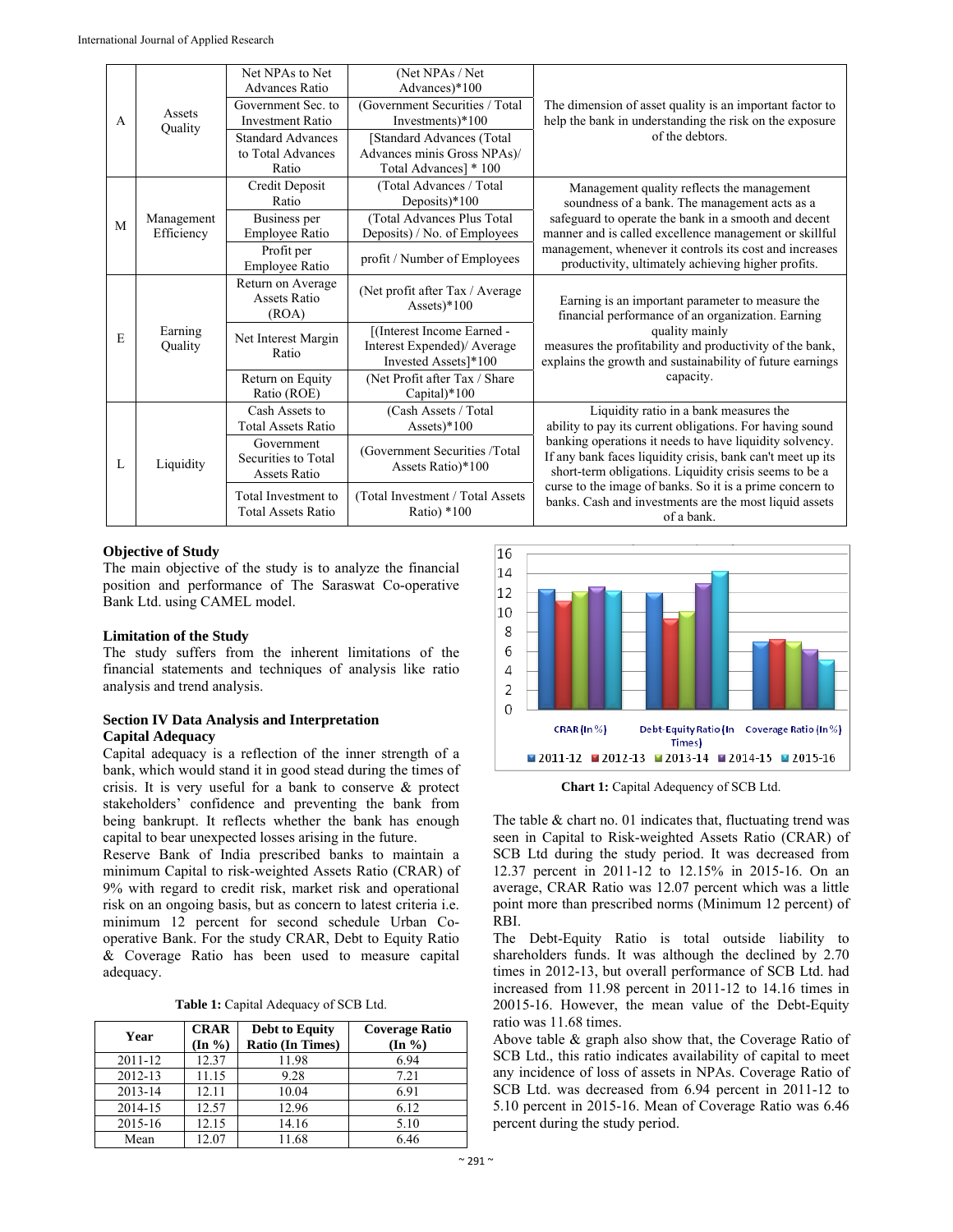#### **Assets Quality**

Financial Institution assets quality is indicator of healthiness against loss of value in assets as assets impairment risks the solvency of the financial institution. The weakening value of assets has a spillover effect, as losses are eventually writtenoff against capital, which eventually expose the earning capacity of the institution. With this framework, the asset quality is evaluated with respect to the level and asperity of non-performing assets, adequacy of provisions, distribution of assets etc. The following three ratios (Net NPAs, Government Security to Total Investment Ratio & Standard Advances to Total Advances Ratio) have been taken into consideration to judge the assets quality of the SCB Ltd.

| Year    | <b>Net</b><br><b>NPAs</b> | Govt. Sec. to Total<br><b>Investments Ratio</b> | <b>Standard</b><br><b>Advances to Total</b><br><b>Advances Ratio</b> |
|---------|---------------------------|-------------------------------------------------|----------------------------------------------------------------------|
| 2011-12 | 0                         | 87.12                                           | 97.11                                                                |
| 2012-13 | 0                         | 83.82                                           | 95.58                                                                |
| 2013-14 |                           | 76.54                                           | 95.31                                                                |
| 2014-15 | 0.67                      | 88.52                                           | 95.98                                                                |
| 2015-16 | 1.83                      | 79.18                                           | 95.83                                                                |
| Mean    | 0.50                      | 83.04                                           | 95.96                                                                |
| S.D.    | 0.80                      | 5.11                                            | 0.69                                                                 |
| C.V.    | 159.62                    | 6.15                                            | 0.72                                                                 |

**Table 2:** Assets Quality of SCB Ltd. (Figure in %)



**Chart 2:** Assets Quality of SCB Ltd.

The table & Chart no 02 reveals that, the Assets Quality position of SCB Ltd. during the study period. The Net NPAs Ratio was Zero percent in 2011-12 which increased to 1.83 percent in year 2015-16, accretion in Net NPAs Ratio is not good sign for any banking institution. Net NPAs not more than 3 percent is criteria for Financial Sound & Well Managed (FSWM) Primary Co-operative Bank, as per circular (circular UBD No. BPD 3/16.05.00/2004-05 dated July 13, 2004) of Reserve Bank of India. Mean of Net NPAs Ratio of SCB Ltd. was 0.50 percent during the study period, its shows that bank management succeed to maintain Net NPAs ratio with in regulatory criteria. Government Securities to Total Investment Ratio of SCB Ltd. was show fluctuating trend during the study period, but as per coefficient of variation (i.e. 6.15 percent) this fluctuation was not so far. Mean of Standard Advances to Total Advances Ratio reveals that, 95.96 percent Asset of SCB Ltd. was high performing.

#### **Management Efficiency**

Management efficiency is another essential component of the CAMEL model, means adherence to set norms, knack to plan, organization culture & be proactive in the dynamic

environment, leadership, innovativeness and administrative competence of the bank. Effective management is one of the crucial factors behind any institution's performance. To analysis the management efficiency affecting the financial ability of the Bank, the following three ratios (Credit-Deposit Ratio, Business per Employee Ratio & Profit per Employee Ratio) are calculated for testing of management efficiency.

**Table 3:** Management Quality of SCB Ltd.

| Year    | <b>Credit</b><br><b>Deposit</b><br>Ratio (in $\%$ ) | <b>Business per</b><br><b>Employee Ratio(In</b><br>Crore) | Profit per<br><b>Employee Ratio</b><br>(In Lac) |
|---------|-----------------------------------------------------|-----------------------------------------------------------|-------------------------------------------------|
| 2011-12 | 72.47                                               | 9.12                                                      | 6.47                                            |
| 2012-13 | 71.05                                               | 9.26                                                      | 2.87                                            |
| 2013-14 | 64.62                                               | 9.06                                                      | 3.38                                            |
| 2014-15 | 65.50                                               | 10.60                                                     | 4.48                                            |
| 2015-16 | 64.66                                               | 12.39                                                     | 5.05                                            |
| Mean    | 67.66                                               | 10.09                                                     | 4.45                                            |



**Chart 3:** Management Quality of SCB Ltd.

Above table & chart indicate the Management Ability of The Saraswat Co-operative Bank Ltd. during the study period. On an average Credit Deposit Ratio of SCB LTD. was 67.66 percent, which was in standard limit of 65 percent to 70 percent. It varied over range between 64.62 percent minimum in 2013-14 to 72.47 percent maximum in 2011- 12.

The Business per Employee Ratio of SCB Ltd. was, on an average ` 10.59 Crore during the study period. It was increased continuously except 2013-14. Profit Earning per Employee Ratio indicates the average profit generated per person employed by a bank. This ratio showed fluctuating trend throughout the study period. The average earning per employee ratio was ` 4.45 Lac.

#### **Earning Quality**

The quality of earnings is a very important criterion which represents the sustainability, bank's profitability & its capability to maintain quality and growth of future earnings. Earnings and profitability are examined as against interest rate policies and adequacy of provisions. For the study, the following ratios (Return on Assets, Net Interest Margin Ratio & Return on Equity) have been used to measure earnings quality of SCB ltd.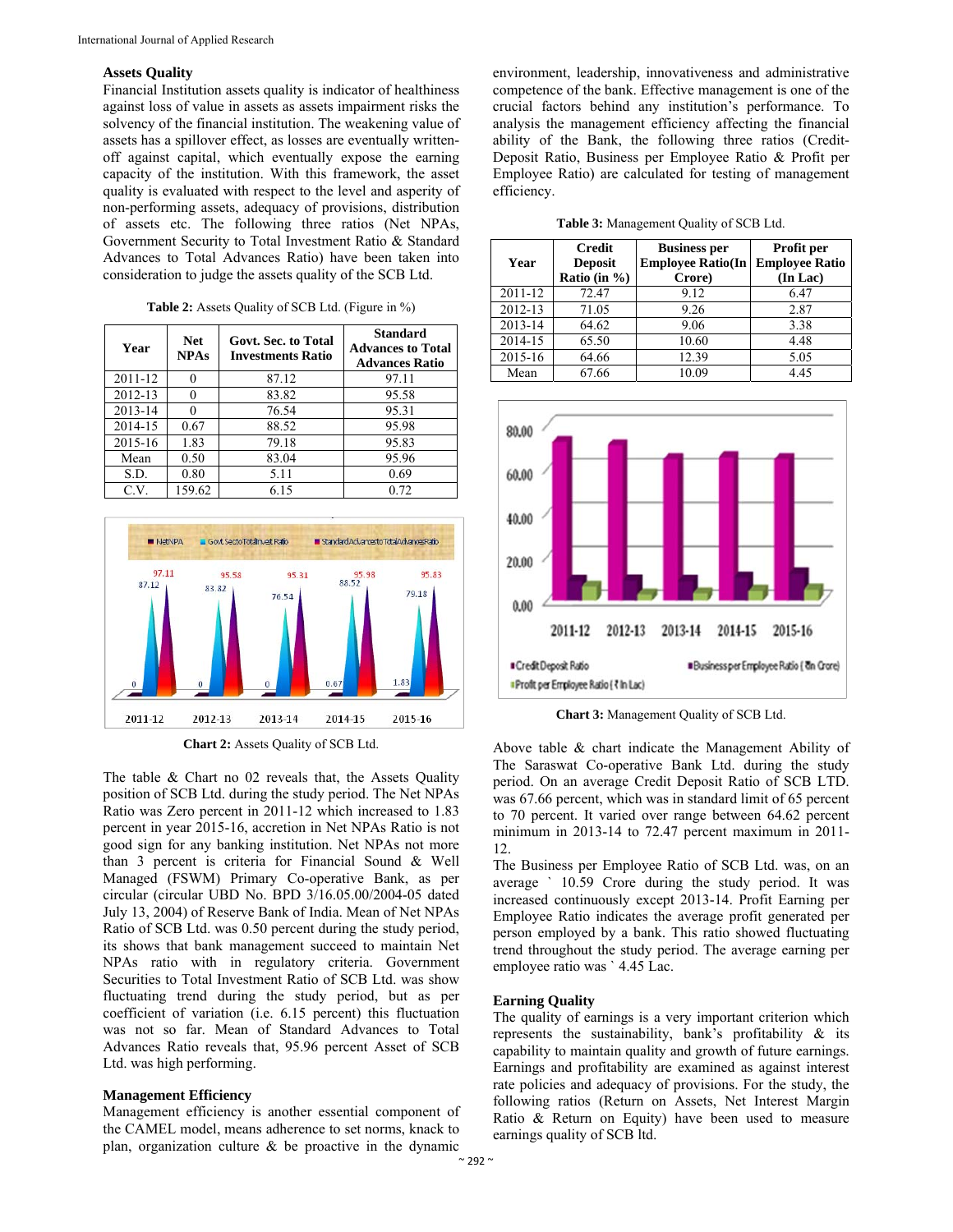| Year    | Return on<br>Average<br>Assets (ROA)<br>(Figure in %) | <b>Net Interest</b><br><b>Margin Ratio</b><br>(Figure in %) | Return on<br><b>Equity Ratio</b><br>(ROE)<br>(Figure in $\%$ ) |
|---------|-------------------------------------------------------|-------------------------------------------------------------|----------------------------------------------------------------|
| 2011-12 | 1.12                                                  | 3.47                                                        | 201.48                                                         |
| 2012-13 | 0.46                                                  | 3.30                                                        | 88.32                                                          |
| 2013-14 | 0.55                                                  | 2.79                                                        | 87.72                                                          |
| 2014-15 | 0.61                                                  | 2.30                                                        | 100.46                                                         |
| 2015-16 | 0.62                                                  | 2.41                                                        | 104.16                                                         |
| Mean    | 0.67                                                  | 2.85                                                        | 116.43                                                         |

**Table 4:** Earning Quality of SCB Ltd.

Above the table no. 04 reveals the earning quality of The Saraswat Co-operative Bank Ltd. from the year 2011-12 to 2015-16. Return on Assets Ratio is a key profitability ratio which measures bank's efficiency in using its assets to generate net income. Return on assets ratio showed fluctuating trend throughout the study period. It average was 0.67, which is 0.33 lower than the standard norms of 1 percent.

Net Interest Margin Ratio of SCB Ltd. decreased from 3.47 percent in the year 2011-12 to 2.41 percent in the year 2015-

16. It average was 2.85 percent which is 0.65 percent lower than the standard norms of 3.5 percent.

Return on Equity Ratio is a key profitability ratio for investors which measure the profitability of shareholders" investments. Return on equity ratio showed fluctuating trend throughout the study period. The average ROE ratio was 116.43 percent which is 7.76 times higher than the standard norms of 15 percent.

#### **Liquidity**

Liquidity is a conclusive aspect which reflects bank's ability to meet its financial obligations and to maintain adequate level of liquid assets, which will otherwise result in decline in the earnings. An adequate liquidity position can be obtained either by increasing liabilities or by converting its assets quickly into cash. Bank has to take proper measures to hedge the liquidity risk, at the same time securing good proportion of funds to be invested in high return generating securities. For the study Liquid Assets to Total Assets Ratio, Government Securities to Total Assets Ratio & Total Investment to Total Assets Ratio have been used to measure liquidity.

|  | <b>Table No 05:</b> Liquidity of SCB Ltd. (Figure in %) |  |  |  |
|--|---------------------------------------------------------|--|--|--|
|--|---------------------------------------------------------|--|--|--|

| Year    | <b>Liquid Assets to Total Assets Ratio</b> | <b>Govt. Sec. to Total Assets Ratio</b> | <b>Total Invest. to Total Assets Ratio</b> |
|---------|--------------------------------------------|-----------------------------------------|--------------------------------------------|
| 2011-12 | 0.95                                       | 2.50                                    |                                            |
| 2012-13 | 0.41                                       | 2.48                                    | 0.56                                       |
| 2013-14 | 0.47                                       | 2.02                                    | 0.56                                       |
| 2014-15 | 0.55                                       | 1.68                                    | 0.80                                       |
| 2015-16 | 0.54                                       | 1.64                                    | 0.93                                       |
| Mean    | 0.58                                       | 2.06                                    | 0.85                                       |



**Chart 5:** Liquidity of SCB Ltd.

Above the table & chart No. 05 depicts liquidity position of SCB Limited during the period. Liquid assets which consist of cash in hand, balance with other bank and money at call & short notice. Fluctuating trend was recorded in Liquid Assets to Total Assets Ratio of SCB Ltd. It varied a range between minimum 0.41 percent in the 2012-13 to maximum 0.95 percent in the year 2011-12. Government Securities to Total Assets Ratio measures the amount of risk free liquid assets invested by a bank in government securities as a percentage of the total assets held by the bank. Government security to Total Assets Ratio of SCB Ltd. was 2.50 percent in 2011-12 which decreased up to 1.64 percent in 2015-16. Total Investment to Total Assets Ratio fluctuated between 0.56 minimum to 1.37 percent maximum during the study

period. It average remained on 0.85% during the study period.

#### **Section - V Conclusion**

Economic growth of a country is depending on development of financial sector. In this connection, banking sector must be given priority to attain sustainability in the financial sector. So, the smooth and efficient operation of banking sector help to reduce the risk of failure of an economy, in that purpose central banks all around the world are continuously working on their supervision system. In evaluating the function of the banks, many of the developed and developing countries is now following uniform financial rating system (CAMEL RATING) along with other existing procedures and techniques.

Management of Saraswat Co-operative Bank Ltd. succeeds to maintain Capital to Risk-weighted Assets Ratio (CRAR) and Credit Deposit Ratio (CD Ratio) as per prescribed norms of RBI. Debt to Equity Ratio of SCB Ltd. was increased, it means growth of own funds was weak as compare to outside liability of bank. Business per Employee Ratio increased but same time profit per employee ratio was decreased during the study period. Non Performing Assets was as per limit of norms but increasing trend in NPAs and decreasing in Return on Assets Ratio are serious point for management of SCB Limited. It is need to improvement in Net Interest Margin Ratio. On the basis of the study, it can be conclude that, overall performance of The Saraswat Cooperative Bank Ltd. was satisfactory during the study period.